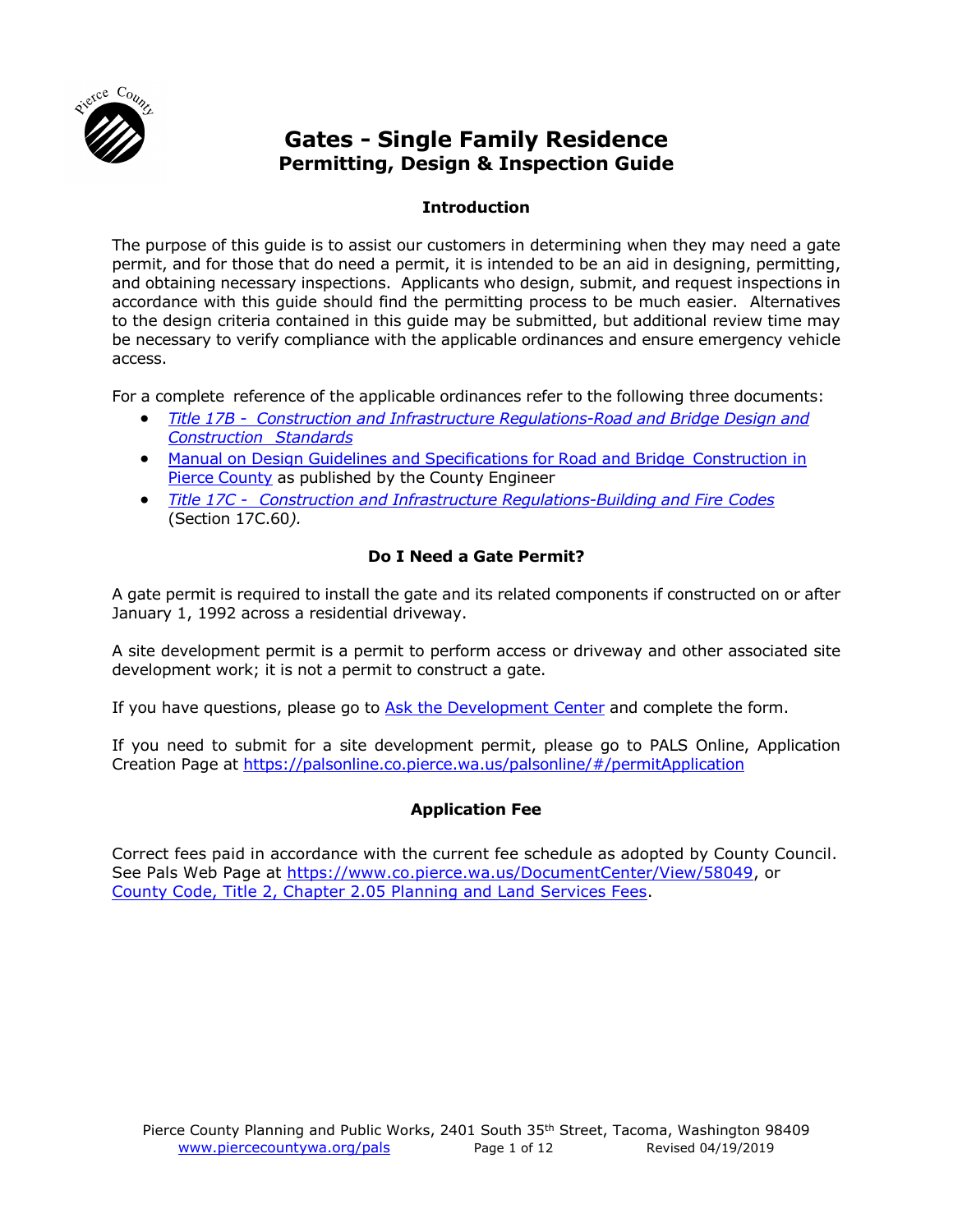# **Parameters of the Design Guide**

Several guidelines were used in the writing of this document that the reader should be aware of to fully understand the intent of the guide.

- Existing Ordinance was used to develop this guide.
- Field measured turn radius data of Pierce County Fire Department ladder trucks were used.
- The emergency vehicle must be able to turn on to the gated driveway while remaining in its lane at the initiation of the turn. Future roadway projects may create a barrier between the lanes, such as a median, that would preclude the emergency vehicle from initiating a turn from another lane.
- The emergency vehicle must be able to complete any turns necessary to access the gated driveway.

# **The following are some elements of gate design you need to know before starting:**

A gate design takes into consideration characteristics that will serve the interest of multiple users: the traveling public, the occupants served by the gate, and emergency vehicles. Some items a designer should consider in the planning, construction, and operation of a gate include the following:

- Provides adequate protection for the residents/occupants served by the gate.
- Is designed, constructed, and maintained to operate properly for the life of the gate.
- Allows vehicles, including emergency vehicles, to pass through the gate without difficulty.

#### **Gate Setbacks**

Gates serving one single family residence shall be set back from the road right-of-way and/or easement a minimum of **ten feet from arterials and zero feet from all other roads**. Gates are exempt from building setback requirements to property lines.

Parcels adjacent to a public road right-of-way may be subject to setbacks measured from a **future right-of-way** (FROW). Contact the Development Engineering Technical support staff at 253-798-3739, or visit us online and use "[About My Property](https://palsonline.co.pierce.wa.us/palsonline/#/AboutMyProperty)" to determine if your parcel has a FROW need. Internet directions to "About My Property" are located on page five.

# **Clear Width (Traveled Way)**

Minimum clear width for a residential driveway gate serving a single-family dwelling unit is **fifteen feet** between posts and/or gate panel, gate latches or hinges, whichever is the narrowest measurement when the gate is in the open position. Gates must be designed such that emergency vehicles can access the gate with a minimum 20-foot inside radius and 45-foot outside radius. Gates must open to provide unobstructed access to all portions of the traveled way. The traveled way width is determined by ordinance. **NOTE**: If two dwelling units are on site, the clear width is **eighteen feet**. See *[Appendix "E"](#page-10-0)*.

# **Keypads and Keypad Islands**

Keypads shall be located such that there is no interference with emergency vehicles entering or exiting the site. The post and face of the keypad shall be located **1 foot** back from the traveled way. Keypad pedestals may be placed on islands. Keypad islands shall not be located in the traveled way.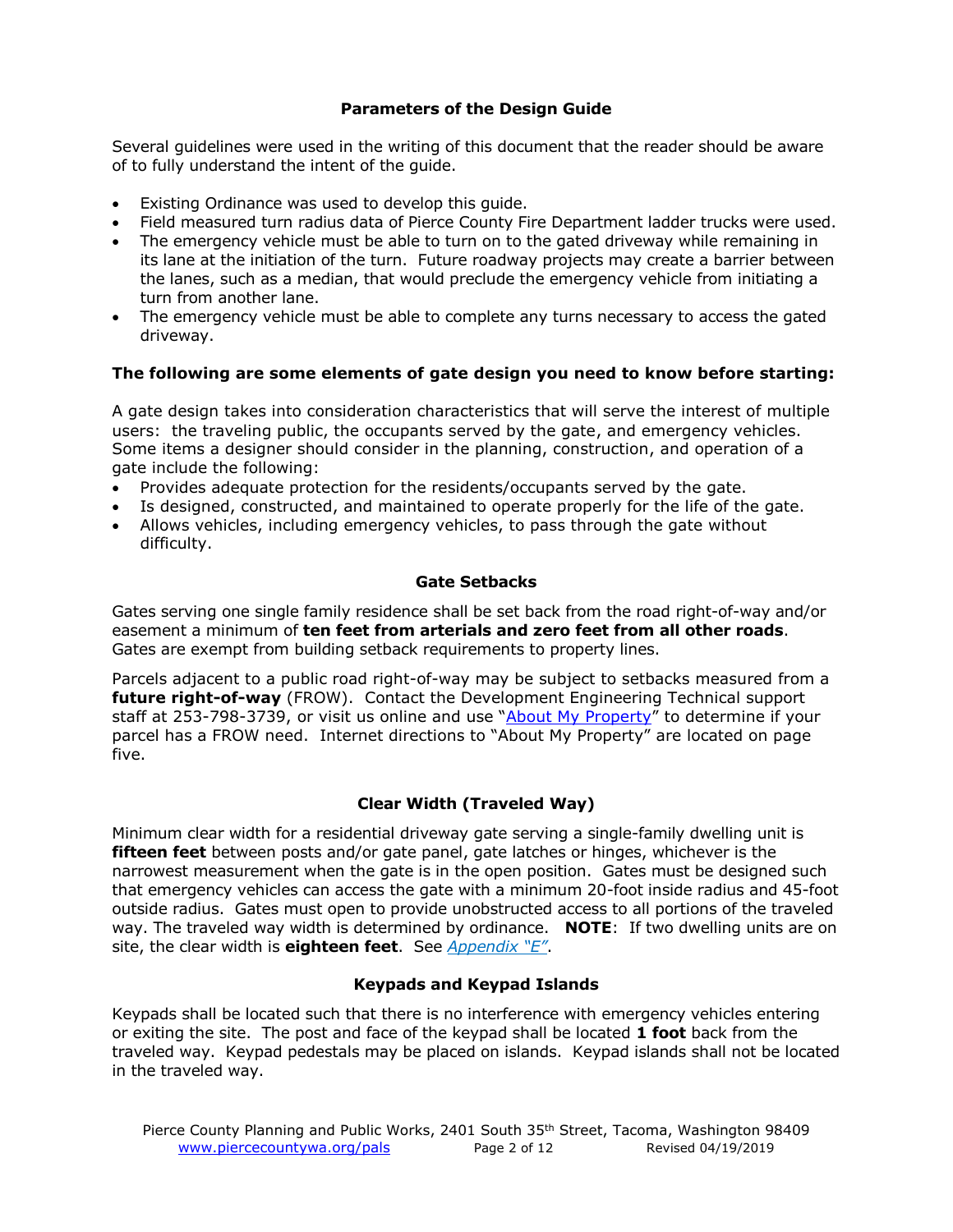#### **Gate Height**

Gates or support posts **higher than six feet** are required to have project-specific structural plans, details, and calculations stamped by a professional engineer licensed by the State of Washington. The details and calculations need to address the size and specifications of gate panels, columns, support arms, welds, footings, concrete, anchor bolts, and any other structural elements specific to the project. The height is measured per *[Appendix "E"](#page-10-0)*.

#### **Rapid Entry Key Devices**

Rapid entry devices allow the emergency vehicle to enter through a locked gate if you are not home or unable to open the gate upon the emergency vehicle's arrival. Rapid entry systems (Knox key switch, box or padlock, or approved equivalent) are required to be **installed on all gates**. An **electrically operated gate** shall be equipped with a Knox key switch. The switch shall open the gate upon activation of the switch, and the gate shall remain open until reset. **Manually operated gates** shall be provided with your access key located in a Knox key box or use a Knox padlock.

The Knox key switch or box shall be located on the right-hand side gate post as the vehicle enters at **four feet** in height, see *[Appendix "E"](#page-10-0)*.

**NOTE:** Only your local fire district can access/open the gate using the rapid entry device. The keys needed to open the devices are not available for public purchase.

# **How to Find Rapid Entry Devices**

Rapid entry devices must be compatible with County fire districts and fire codes. Order forms for rapid-entry system components are available through the local fire district serving the property. You can determine which fire district you are in by visiting us online at "[About My](https://palsonline.co.pierce.wa.us/palsonline/#/AboutMyProperty)  [Property](https://palsonline.co.pierce.wa.us/palsonline/#/AboutMyProperty)" to find your local fire district. *[Appendix "B"](#page-6-0)* has a list of fire districts and contact telephone numbers.

You can also call the Development Center information line at 253-798-3739. Your parcel number or address is required to determine the fire district.

#### **Electric Gates**

Gates operated by electricity require an **electrical permit** from the appropriate local agency. A copy of the approved permit must be submitted to Development Engineering Inspection before calling for final inspection. Submit the approved permit electronically to Inspection at [PALSDevEngInsp@co.pierce.wa.us](mailto:PALSDevEngInsp@co.pierce.wa.us)

#### **Safety Loop System**

Safety loops and loop detectors are required when **electrically-activated gates** are proposed. Safety loops shall prevent a gate from opening or closing when a vehicle is detected by the loop detector. Photo reactive and "wand" style sensors are not considered an acceptable alternative. They may be installed as a supplement to a loop system.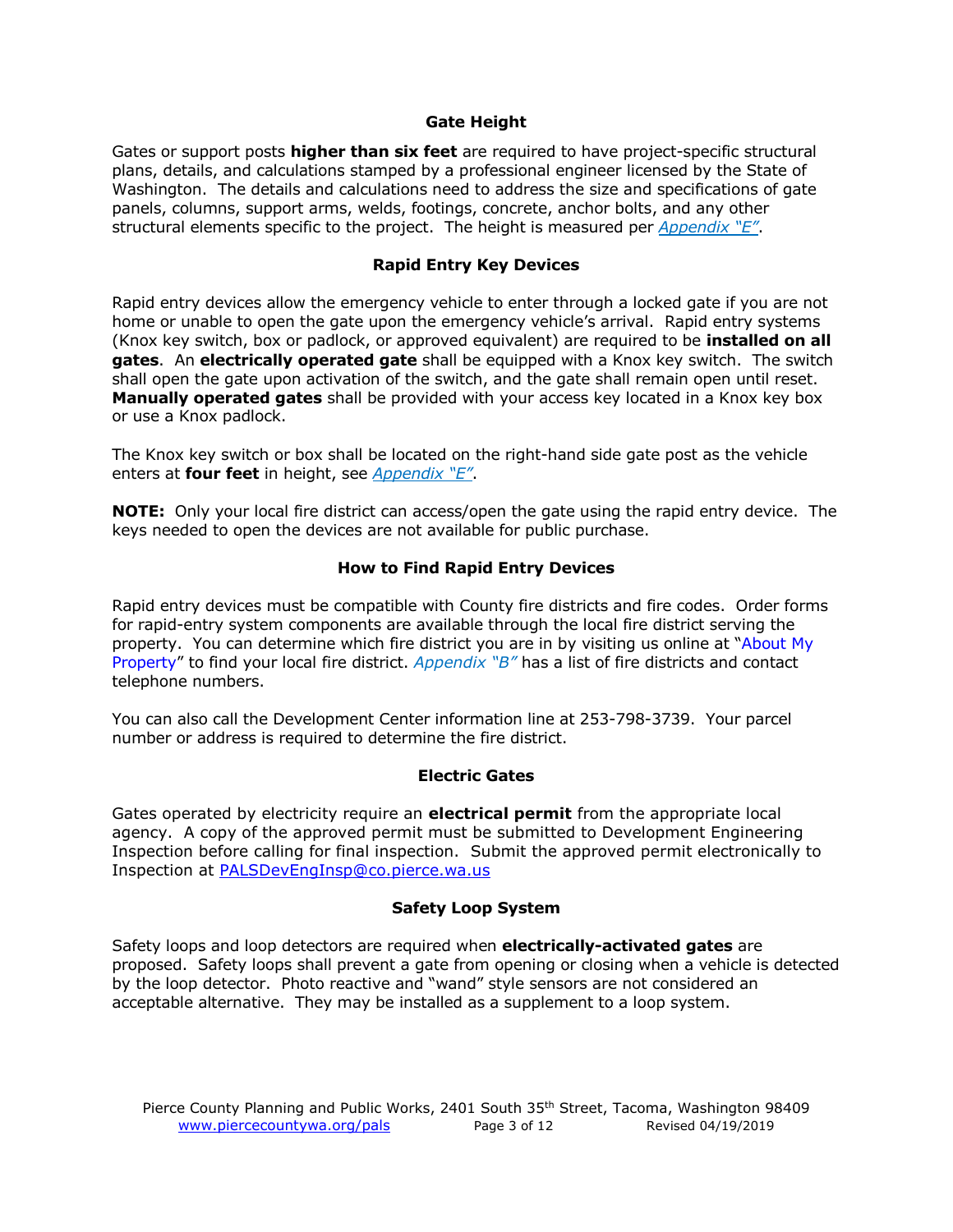Safety loops are installed a minimum 4 feet from the gate on either side. The loops should be no farther apart than 19 feet, the average length of a personal vehicle. Length, width, and depth will be determined by the manufacturer. An exit loop may also be installed. The exit loop will automatically open the gate for you to exit.

#### **Snow Clearance**

Swing type gates shall have a minimum of six inches of clearance between the bottom of gate and the traveled surface, through its entire operating arc, to ensure operation during snowy weather.

#### **You are now ready to design your gate. See** *[Appendix "](#page-7-0)C"* **for gate design and submittal requirements and** *[Appendix "A"](#page-5-0)* **for definitions.**

#### **How to Apply for a Permit**

To apply for a gate permit, go to [Gates on the PALS Website.](http://www.co.pierce.wa.us/index.aspx?NID=4640) All documents must be in PDF format.

# **Gate Operational Test Form**

When your gate permit is issued, you will receive a copy of your permit, a set of stamped approved plans, and a **Gate Operational Test** (GOT) form. Before Development Engineering final inspection, your local fire district must visit your property to inspect the gate and complete the GOT form. You must provide the GOT form at the fire district inspection. To contact your fire district to arrange for an inspection, see *[Appendix "B"](#page-6-0)* for phone numbers. You must submit the GOT form to your Development Engineering Inspector before the final gate inspection. Submit the GOT test form electronically to Inspection at [PALSDevEngInsp@co.pierce.wa.us](mailto:PALSDevEngInsp@co.pierce.wa.us)

# **When to Call for Inspection**

- **A.** Gates or supports **six feet or less** in height require **two inspections**, one fire district inspection and at least one Development Engineering inspection:
	- 1. Your local fire district (see *[Appendix "B"](#page-6-0)* for phone numbers) should be contacted for an inspection when the gate has been completely installed and is operational. The applicant is responsible for having the Gate Operation Test form available onsite for the fire district to complete. Submit the approved permit electronically to Inspection at [PALSDevEngInsp@co.pierce.wa.us](mailto:PALSDevEngInsp@co.pierce.wa.us)
	- 2. A Development Engineering final inspection can be scheduled when the following items have been completed:
		- The gate and its related components have been completely installed and the gate is operational.
		- The local fire district inspection is completed and Gate Operation Test form has been e-mailed to Development inspection.
		- A copy of the approved electrical permit has been e-mailed to Development Engineering Inspection.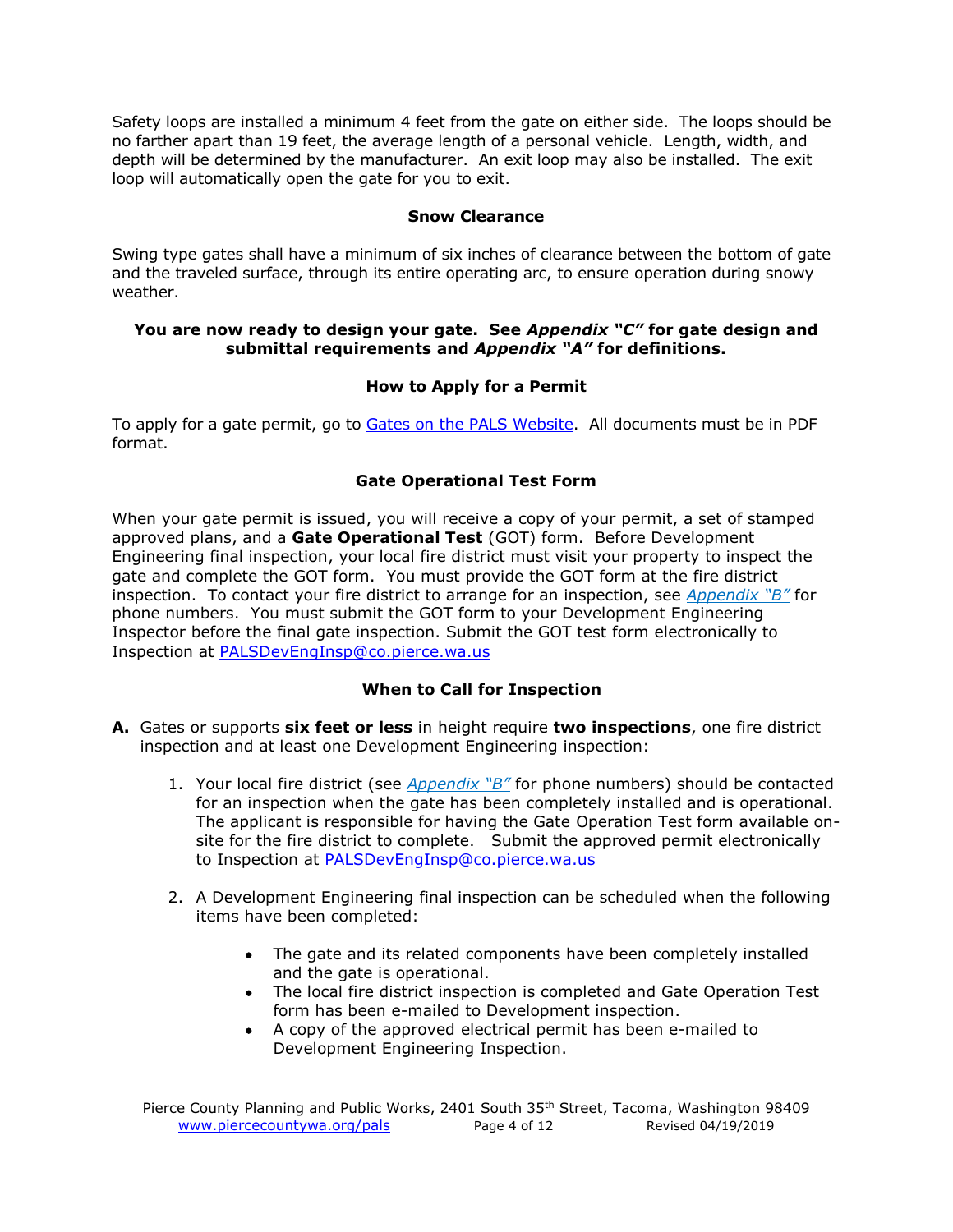- **B.** Gates or supports **exceeding six feet** in height require **three inspections**, one fire district test and two Development Engineering inspections:
	- 1. The first inspection for gates over 6 feet is the gate post footing/foundation. It can be scheduled with Development Engineering after all excavation is complete, after forms are erected and reinforcing material is installed. **Concrete should not be poured until the inspector finds the form work and reinforcing acceptable.**
	- 2. Then follow inspection directions for gates that are six feet or less. (A.)

# **Requesting Development Engineering Inspections**

Telephone requests are made by calling Pierce County's Permit and Application Status System (PASS) at 253-798-4900 or 253-798-7290. The gate permit number is needed to schedule inspections.

Internet requests are made through the **PALS [Dashboard](http://palsonline.co.pierce.wa.us/palsonline/permitsearch)**. You must be a registered user of the site to schedule or cancel inspections.

# **Development Engineering Inspection Results**

Development Engineering inspection results can be seen on line through the **[PALS](http://palsonline.co.pierce.wa.us/palsonline/permitsearch) [Dashboard](http://palsonline.co.pierce.wa.us/palsonline/permitsearch)**. Inspection results are usually available on the web by the next business day.

# **How to Find "About My Property" on PALS Website**

"About My Property" provides basic parcel information. You can find future right-of-way needs, your fire or school district, zoning, and environmental information. You will need the parcel number or address.

Go to **[www.piercecountywa.org/pals](http://www.piercecountywa.org/pals) click on Parcel & Property Information** located on the left-hand column. On the next page under "Parcel Research Tools" click on "About My Property". You will need to accept the terms of use. Then choose if you want to search by address or parcel number. When you get to the screen labeled "Very Important Notes," scroll down for the parcel information.

#### **How to E-mail to Development Engineering Inspection.**

If you have inspection questions or a Gate Operational Test Form, you can e-mail the Development Engineering Inspection section using [PALSDevEngInsp@co.pierce.wa.us](mailto:PALSDevEngInsp@co.pierce.wa.us)

Please note your gate permit number on all correspondence.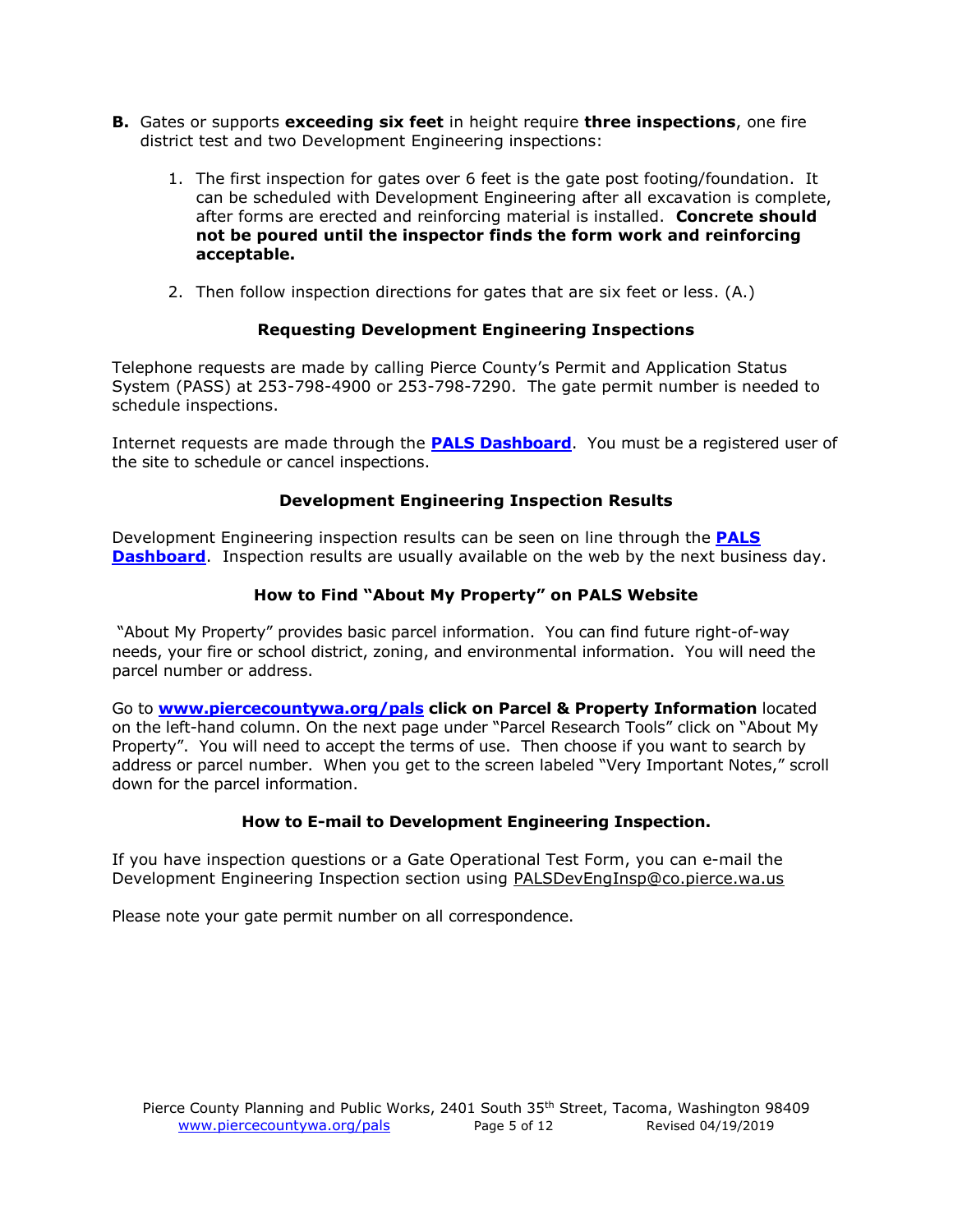# *Appendix "A"*

#### **Definitions**

<span id="page-5-0"></span>**Clear Width**: The narrowest distance between two gate supports and/or hinges, latches, or gate panel when the gate is in an open position that an object could pass through. See *[Appendix "E"](#page-10-0)*.

**Driveway**: A vehicle driving surface within a parcel that connects a building/structure with a road.

**Dwelling Unit**: One or more rooms designed for one family for living purposes and containing kitchen, sleeping, and sanitary facilities for use solely by one family.

**Island**: A defined area between traffic lanes for control of vehicle movements and/or pedestrian refuge.

**Private Road**: A road/traveled way in private ownership providing private access and used for travel of vehicles by the owner(s) or those having express or implied permission from the owner(s). Private roads are generally located in a tract or easement.

**Shared Access Facility:** A privately-owned drivable surface which serves up to six dwelling units.

**Traveled Way**: That portion of the roadway used for the movement of vehicles. The traveled way width is determined by Title 17C for Emergency Vehicle access and Title 17B for road and bridge design.

**Rapid Entry Systems:** A mechanism to allow emergency responders to open locked gates. Keys to open the devices are not available for public purchase.

**Gate Operational Test Form:** A form provided with the issued permit. The form is for the fire district's written inspection results.

**Catalog Cut Sheets:** Provides model numbers, product information, and typically a picture of the product. Cut Sheets can be found on-line at the manufacture's or vender's web sites.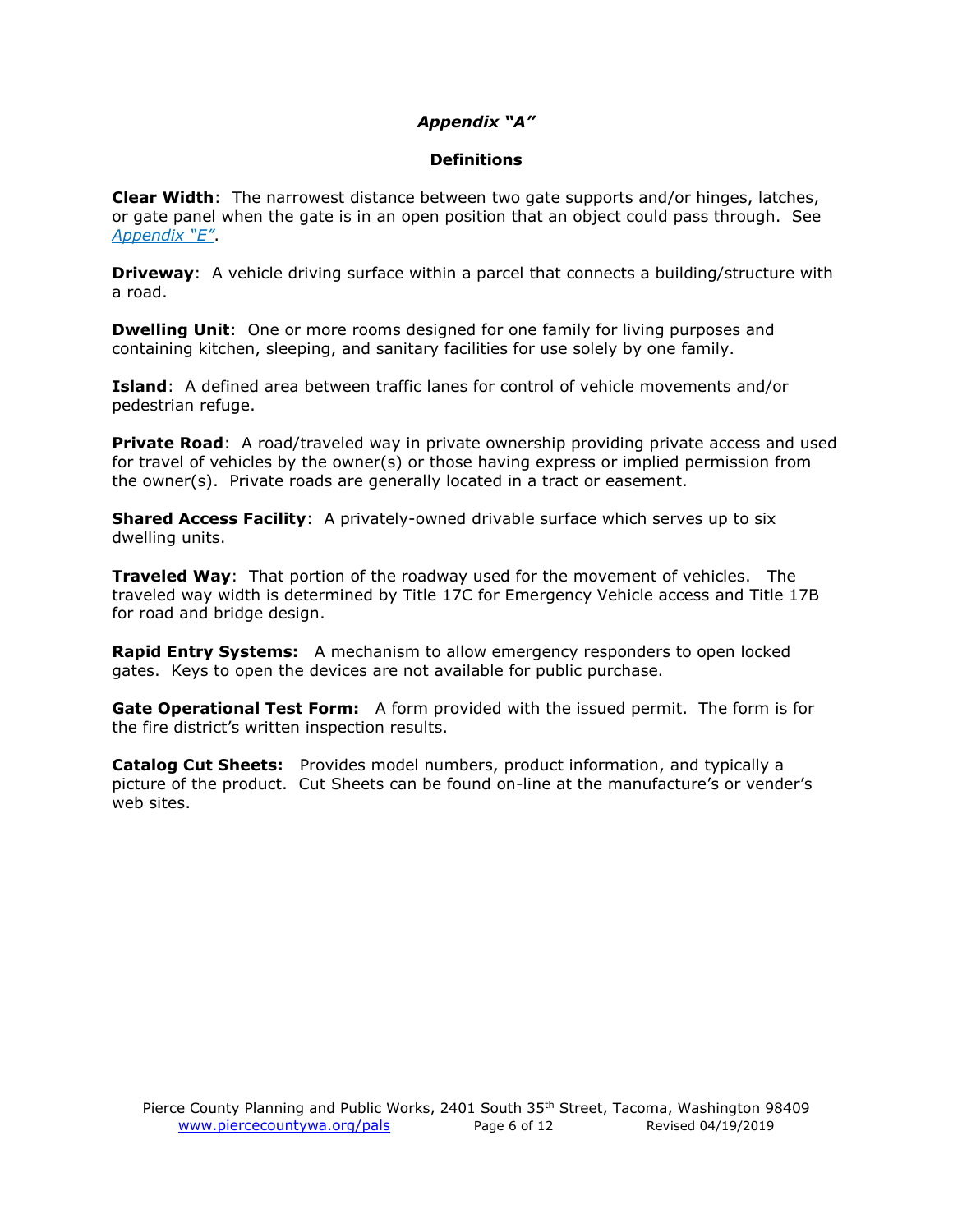# *Appendix "B"*

# **Fire District Contacts**

<span id="page-6-0"></span>

| <b>District No.</b> | <b>District Name</b>  | <b>Office Phone</b> |
|---------------------|-----------------------|---------------------|
| 1                   | Sumner                | $(253) 863 - 1800$  |
| $\overline{2}$      | Lakewood              | (253) 582-4600      |
| 3                   | University Place      | $(253) 564 - 1623$  |
| 5                   | Gig Harbor            | (253) 851-3111      |
| 6                   | <b>Central Pierce</b> | (253) 538-6400      |
| 8                   | Edgewood              | (253) 927-2313      |
| 10                  | Fife                  | (253) 591-5798      |
| 11                  | North Puyallup        | (253) 845-6666      |
| 12                  | <b>Buckley</b>        | $(253) 863 - 1800$  |
| 13                  | Brown's Point         | (253) 952-4776      |
| 14                  | Riverside             | (253) 992-5644      |
| 15                  | South Pierce          | (253) 847-4333      |
| 16                  | Key Peninsula         | (253) 884-2222      |
| 17                  | Roy                   | (253) 843-2424      |
| 18                  | Orting                | (360) 893-7857      |
| 20                  | South Prairie         | (360) 863-1800      |
| 21                  | Graham                | (253) 847-8811      |
| 22                  | <b>East Pierce</b>    | (253) 862-8300      |
| 23                  | Pierce 23             | (360) 569-2752      |
| 25                  | Crystal Mountain      | (360) 663-2634      |
| 26                  | Greenwater            | $(360) 663 - 2522$  |
| 27                  | Anderson Island       | (253) 884-4040      |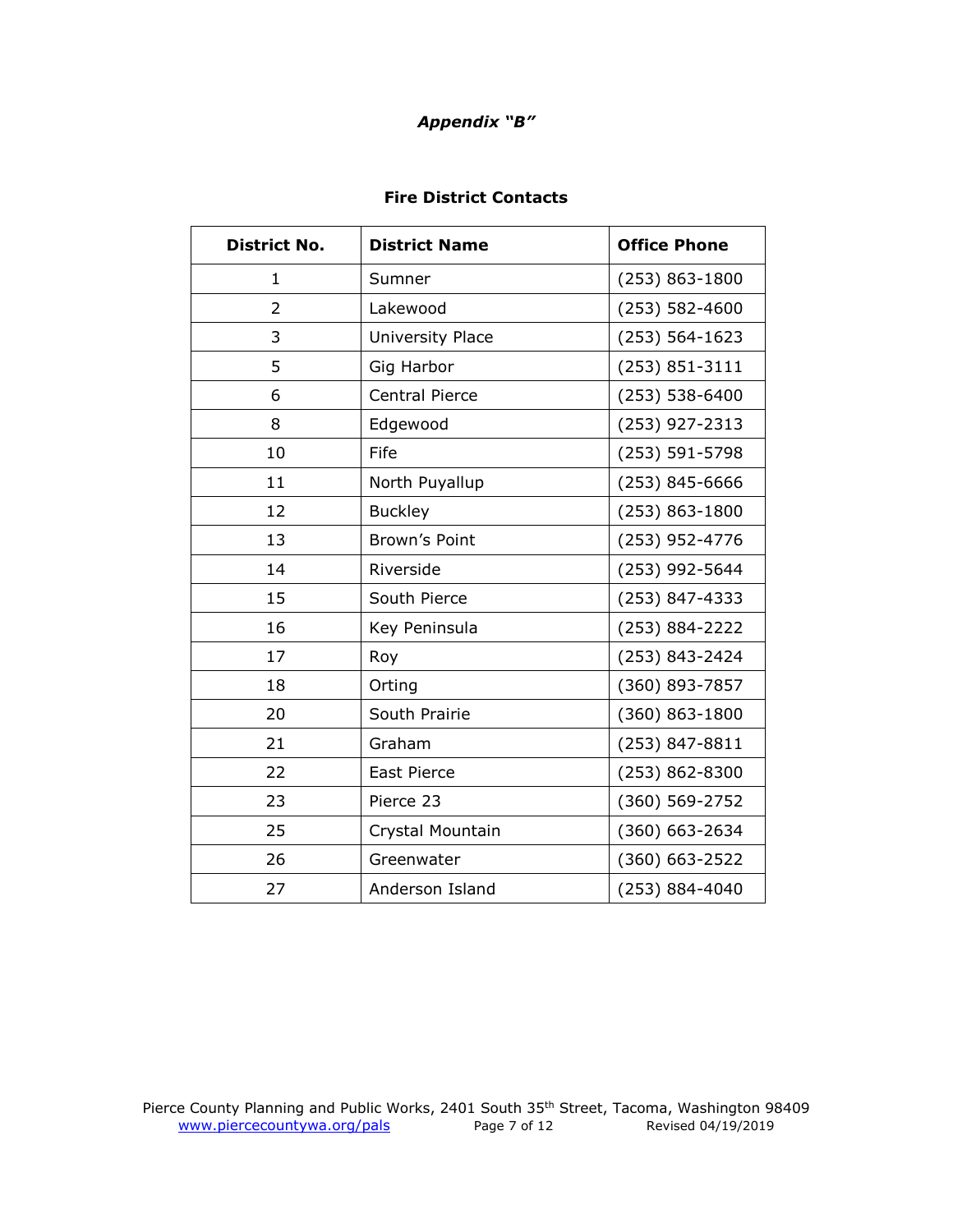# *Appendix "C"*

# **Gate Submittal Requirements**

### <span id="page-7-0"></span>**Instructions**

To apply for a gate permit, go to [http://www.co.pierce.wa.us/index.aspx?NID=4640.](http://www.co.pierce.wa.us/index.aspx?NID=4640) All documents must be in PDF format. Submit only one document containing site plan and all supporting documents.

- **Vicinity Map**. A vicinity map must have adequate detail to show how to reach the site. You may hand draw the vicinity map, or print one from the internet.
- **Site Plan**. See *[Appendix "](#page-11-0)F"*
- for a sample site plan.
	- 1. Use  $11'' \times 17''$  sheet size. This size is preferred, but in no case smaller than 8.5" x 11" or no larger than  $22'' \times 34''$ .
	- 2. Name, address, phone number of parcel owner.
	- 3. Parcel number.
	- 4. Name and phone number of local fire district.
	- 5. Draw to scale  $(1<sup>n</sup>=20')$ , show north arrow, scale of drawing, right-of-way, future right-of-way, property lines, roads, edges of paving, driveway, islands, buildings, easements, 2-foot topographical contours. If parcel size prohibits the use of  $1′=20′$ , a smaller scale can be used for the parcel site plan then provide an enlargement of the gate area using  $1" = 20'$  scale.
	- 6. Show length dimension from gate to County right-of-way, future right-of-way, or edge of access easement.
	- 7. Show length dimension from gate to safety/exit loops. Show size dimensions of safety/exit loops.
	- 8. Show the location of the gate operator and key pad.
	- 9. Show the gate in both the fully open and closed positions.
- **Details**. Show appropriate details of the gatepost, including hinge points, track attachments, latches, and other accessory components. For gates that are over 6 feet in height, provide a detail of the gatepost footing per the engineered calculations.
- **Roadway Cross-Section/Gate Elevation**. Use the provided form (*[Appendix "E"](#page-10-0)*) for the cross-section and gate elevation information. Fill in the blanks for clear width, gate height, support post height for either single or double panel gate, and material used gate post and panel(s). Circle the type of rapid entry system used; padlock, key box, or key switch.
- **Standard Notes**. Include a copy of the standard notes from *[Appendix "](#page-9-0)D"*.
- **Catalog "Cut Sheets"**. Provide copies of manufacturer's "cut sheets" for rapid-entry devices, exit and safety loops, loop detector, and gate operator components. Cut sheets can be obtained by going on line to the manufacturer's or company's internet site you purchase the equipment from. Find the model you are using and print page(s). If multiple items appear on a page, circle the item you intend to use.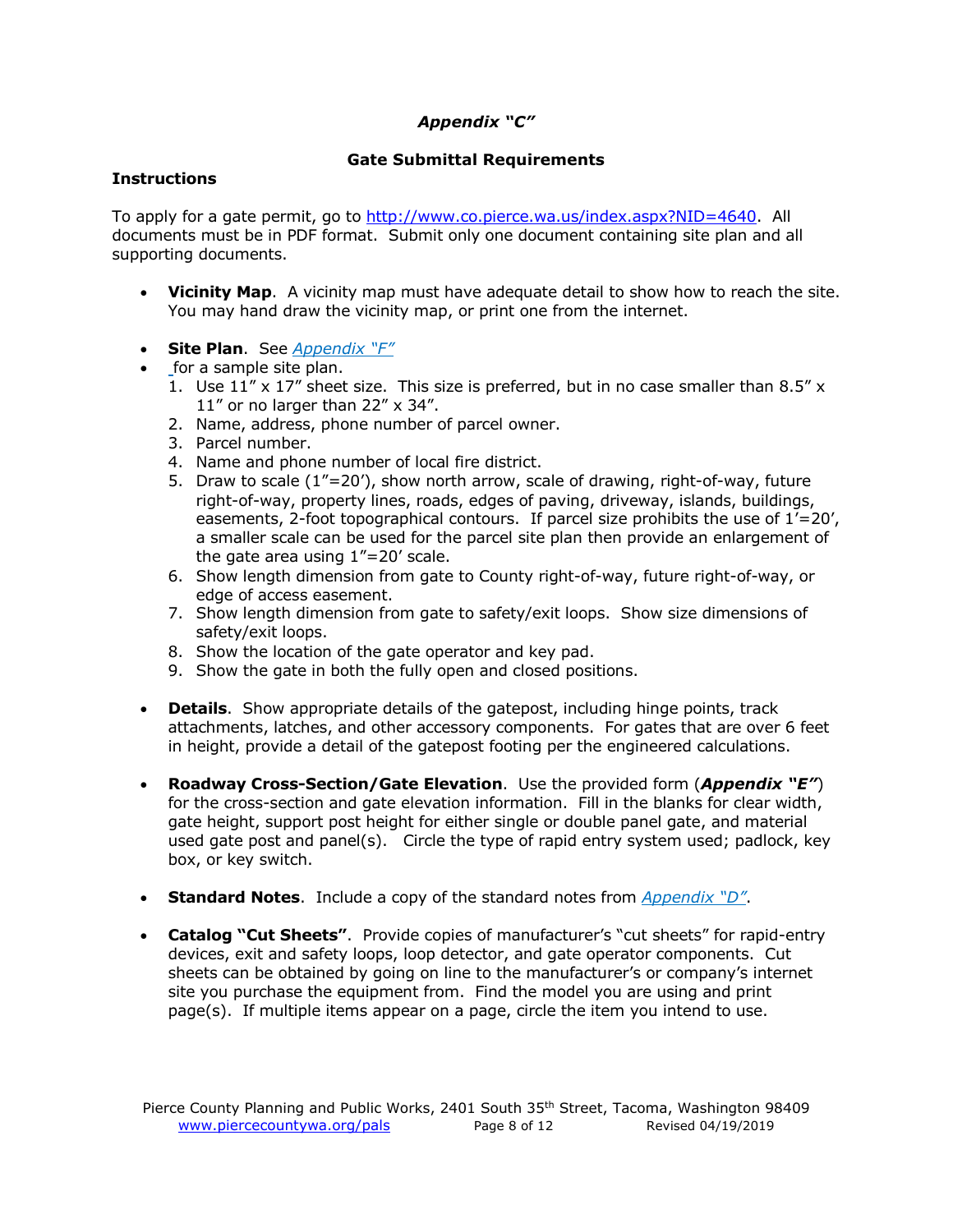• **Structural Details.** Gates or supports exceeding 6 feet in height require site-specific structural details and calculations stamped by a professional engineer licensed by the State of Washington.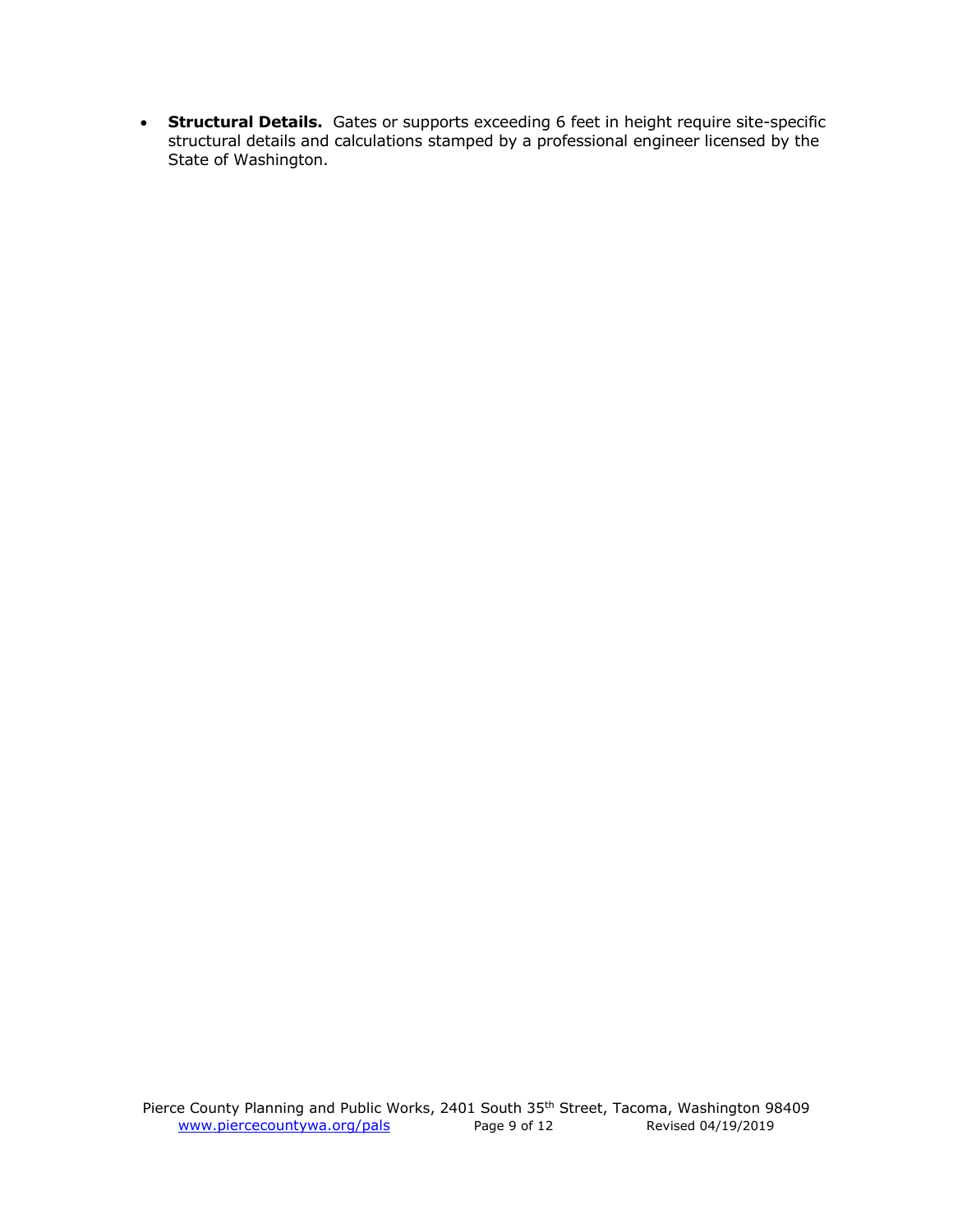# *Appendix "D"*

# **Standard Notes for Gates**

<span id="page-9-0"></span>All gates:

- 1. The property owner is responsible for maintaining the rapid entry devices in an operable condition.
- 2. Prior to requesting a final inspection from the Development Engineering Section, the applicant shall submit a copy of the completed Gate Operation Test form.
- 3. All pivoting gates shall have a minimum of six inches of clearance between the bottom of gate and the traveled surface, through the entire operating arc.

Electrically operated gates:

- 4. The gate lock shall default to the unlocked position in the event of a loss of electrical power.
- 5. All gates shall open on activation of the Knox key switch and shall remain open until manually reset.
- 6. The safety loop detector circuit shall prevent the gates from closing on a vehicle in its path. An exit loop detector circuit or emergency vehicle strobe detector receiver shall automatically open the gate upon emergency vehicle approach to the exit gate from inside the complex.
- 7. Electrically-operated gates require a permit for the installation of line and low voltage devices. Contact the appropriate permitting agency (state or utility company) for required permits. Pierce County does not issue electrical permits.
- 8. Prior to requesting a final inspection from the Development Engineering Section, the applicant must obtain an approval from the electrical inspector and a copy of the approved electrical permit must be e-mailed to the Development Engineering Section.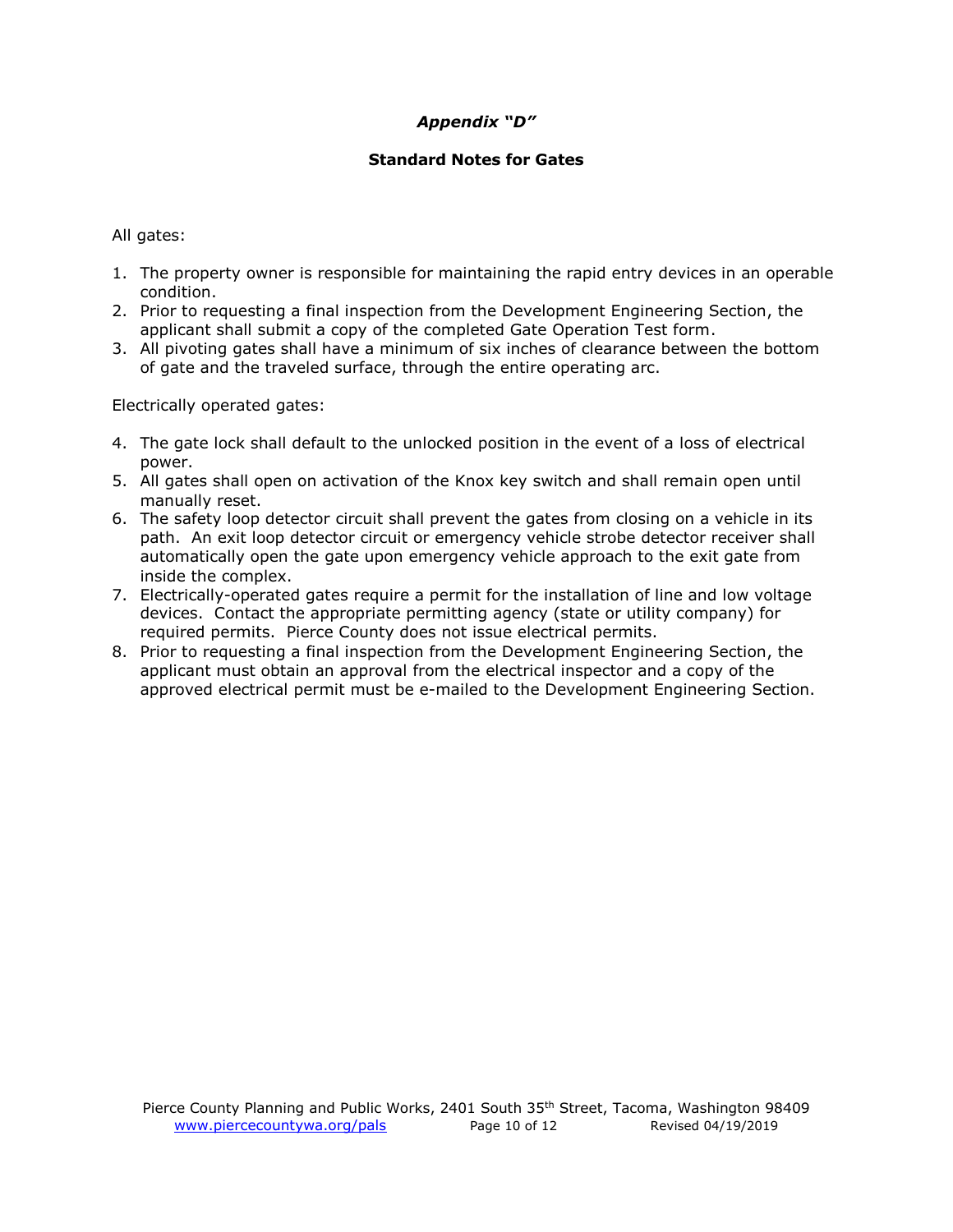# *Appendix "E"*

<span id="page-10-0"></span>



- 4. Gate height is \_\_\_\_\_\_\_\_\_\_\_\_\_\_\_\_\_\_\_\_\_\_\_\_\_\_\_\_\_\_\_\_\_\_\_\_\_\_\_\_\_\_
- 5. Gate support post height is \_\_\_\_\_\_\_\_\_\_\_\_\_\_\_\_\_\_\_\_\_\_\_\_\_\_\_\_\_\_\_
- 6. Material used for gate post & panel \_\_\_\_\_\_\_\_\_\_\_\_\_\_\_\_\_\_\_\_\_\_\_\_\_\_

Pierce County Planning and Public Works, 2401 South 35<sup>th</sup> Street, Tacoma, Washington 98409 [www.piercecountywa.org/pals](http://www.piercecountywa.org/pals) Page 11 of 12 Revised 04/19/2019